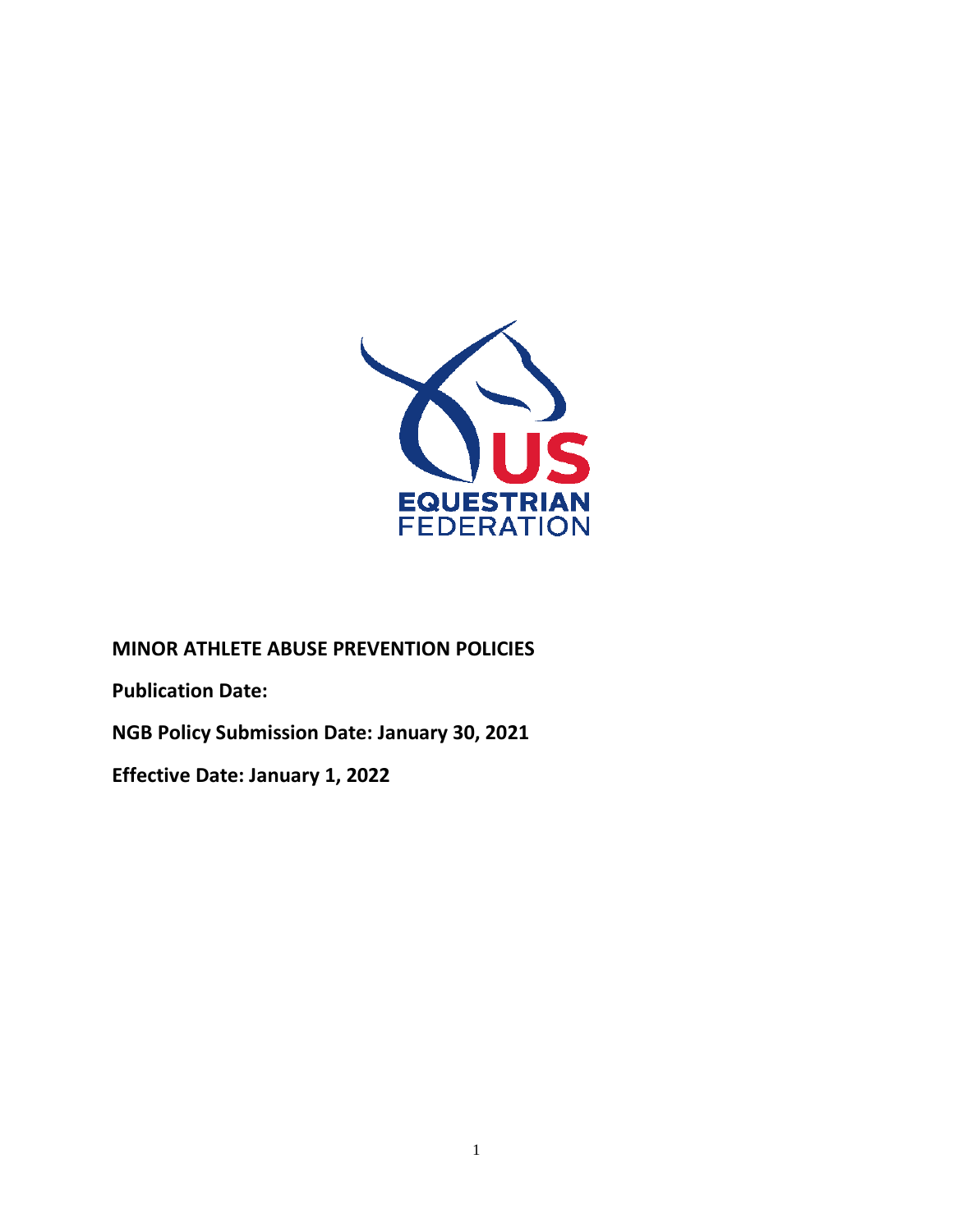#### **TABLE OF CONTENTS**

| Introduction                                                                                   | 3      |
|------------------------------------------------------------------------------------------------|--------|
| <b>Definitions</b>                                                                             | 5      |
| <b>Part I: Education &amp; Training Policy</b>                                                 | 7      |
| Part II: Required Policies for One-on-One Interactions<br><b>One-on-One Interaction Policy</b> | 9<br>9 |
| <b>Meetings and Training Sessions Policy</b>                                                   | 10     |
| <b>Athletic Training Modalities, Massages, and Rubdowns Policy</b>                             | 12     |
| <b>Locker Rooms and Changing Areas Policy</b>                                                  | 13     |
| <b>Electronic Communications Policy</b>                                                        | 15     |
| <b>Transportation Policy</b>                                                                   | 17     |
| <b>Lodging Policy</b>                                                                          | 18     |
| Part III: Recommended Policies for Keeping Young Athletes Safe                                 | 19     |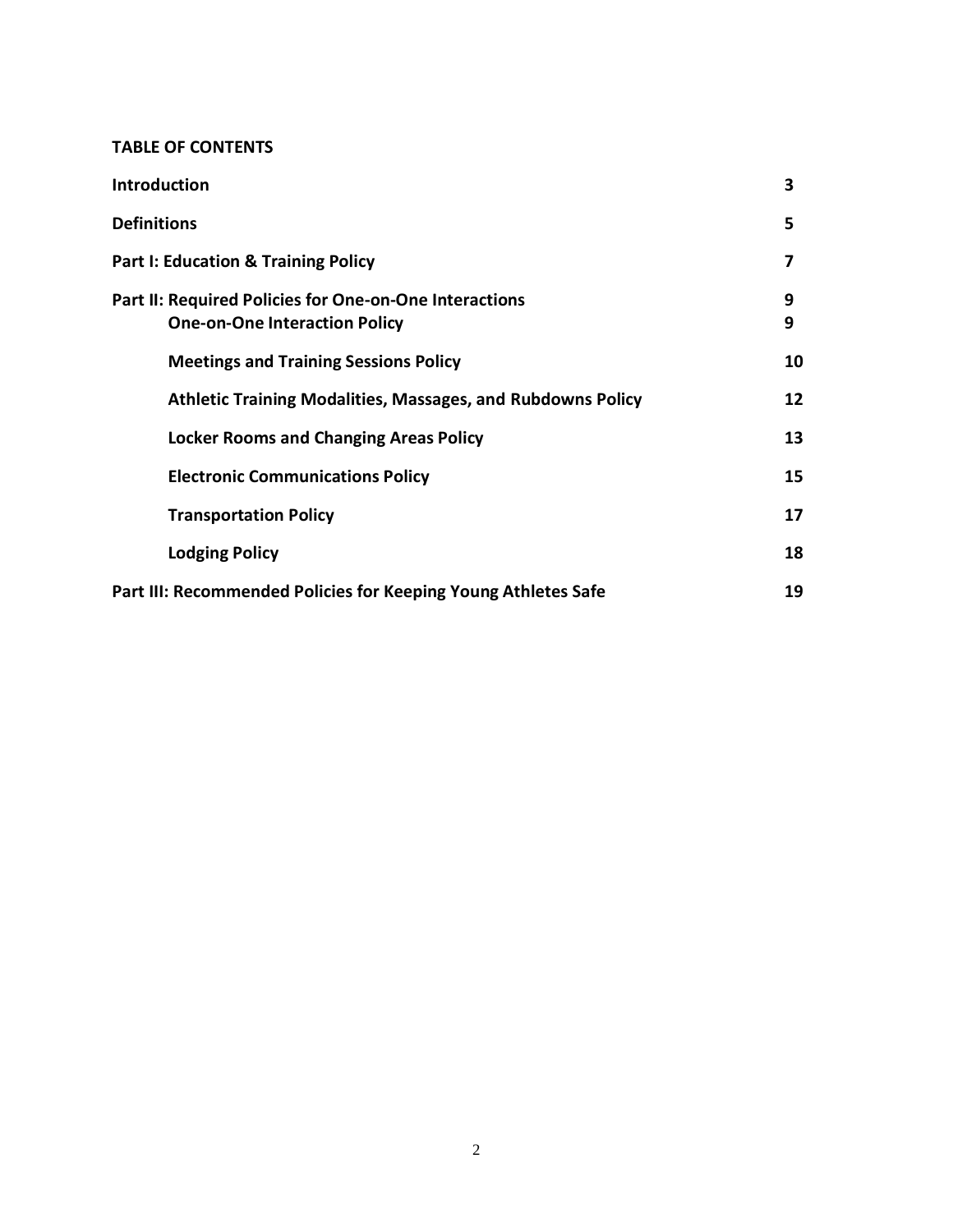# **INTRODUCTION**

The U.S. Center for SafeSport (the Center) and United States Equestrian Federation ("USEF") are committed to building a sport community where Participants can work and learn together in an atmosphere free of emotional, physical, and sexual misconduct. Throughout this document the most commonly used terms are defined in the Definition section below.

### **Authority**

The *Protecting Young Victims from Sexual Abuse and Safe Sport Authorization Act of 2017* authorizes the Center to develop training and policies to prevent abuse—including physical, emotional, and sexual abuse—within the U.S. Olympic & Paralympic Movement. 36 U.S.C. § 220542(a)(1). Federal law requires that, at a minimum, USEF must offer and give consistent training related to the prevention of child abuse: (1) to all adult members who are in regular contact with amateur athletes who are minors and (2) subject to parental consent, to members who are minors. 36 U.S.C. § 220542(a)(2)(E). Federal law requires that these policies contain reasonable procedures to limit unobservable and uninterruptible one-on-one interactions between an amateur athlete, who is a minor, and an adult, who is not the minor's legal guardian, at facilities under the jurisdiction of organizations within the U.S. Olympic & Paralympic Movement. 36 U.S.C. § 220542(a)(2)(C).

#### **What is the MAAPP?**

To that end, the Center has developed the Minor Athlete Abuse Prevention Policies (MAAPP). The MAAPP is a collection of proactive prevention and training policies for the U.S. Olympic & Paralympic Movement. It has three primary components:

- 1. An Education & Training Policy that requires training for certain Adult Participants within the sport;
- 2. Required Prevention Policies, focused on limiting one-on-one interactions between Adult Participants and Minor Athletes, that USEF and other youth serving sports associations must implement to prevent abuse; and
- 3. Recommended Prevention Policies.

The Center developed the MAAPP to assist National Governing Bodies (NGBs) like USEF, and other sports organizations to whom these policies apply in meeting their obligations under federal law (*note*: implementing these policies does not guarantee that an organization or individual fully complies with federal law or all applicable legal obligations). These policies are available to all Participants and parents/guardians of minor athletes.

#### **What is the focus of the MAAPP?**

The MAAPP focuses on just two important aspects of a much larger comprehensive abuse prevention strategy. These policies address training requirements and limiting one-on-one interactions between adults and minor athletes. These policies are intended to be enforceable and reasonable, acknowledging, for example, that when a 17-year-old athlete turns 18, they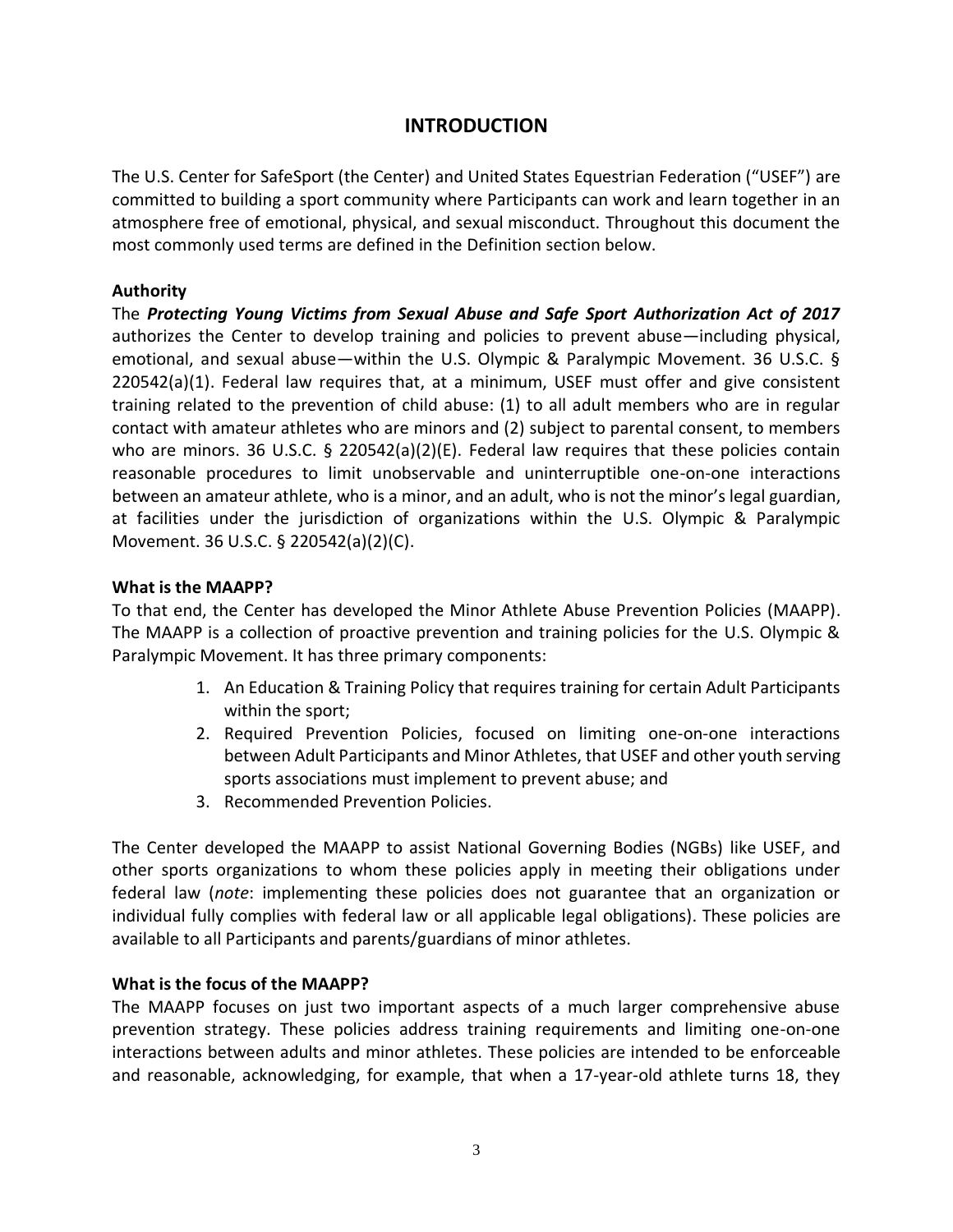become an adult athlete, and a complete prohibition of one-on-one interactions may not be necessary or practical. Additionally, there may be other instances when one-on-one interactions could occur, and in those cases, these policies provide strategies so parents/guardians can provide informed consent if they choose to allow a permitted interaction. The Center and USEF recommend that parents first complete training on abuse prevention to be informed about potential boundary violations and concerns before consenting to the interaction.

The MAAPP in no way can guarantee athlete safety in all circumstances, especially when the policies are not fully implemented, followed, or monitored. These policies are not comprehensive of all prevention strategies, nor are they intended to be. These policies should be implemented alongside the [SafeSport Code.](https://uscenterforsafesport.org/response-and-resolution/safesport-code/) Additionally, other resources are available that may assist organizations in improving athlete safety<sup>1</sup>.

<sup>&</sup>lt;sup>1</sup> Saul, J., & Audage, N.C. (2007). Preventing Child Sexual Abuse Within Youth-Servicing Organization: Getting Started on Policies and Procedures. Atlanta, GA: Centers for Disease Control and Prevention.

Canadian Centre for Child Protection. (2014). *[Child Sexual Abuse: It Is Your Business](https://www.protectchildren.ca/pdfs/C3P_ChildSexualAbuse_ItIsYourBusiness_en.pdf)*. Winnipeg, Manitoba: Canadian Centre for Child Protection.

The Australian Royal Commission Into Institutional Responses to Child Sexual Abuse. (2017). Final Report.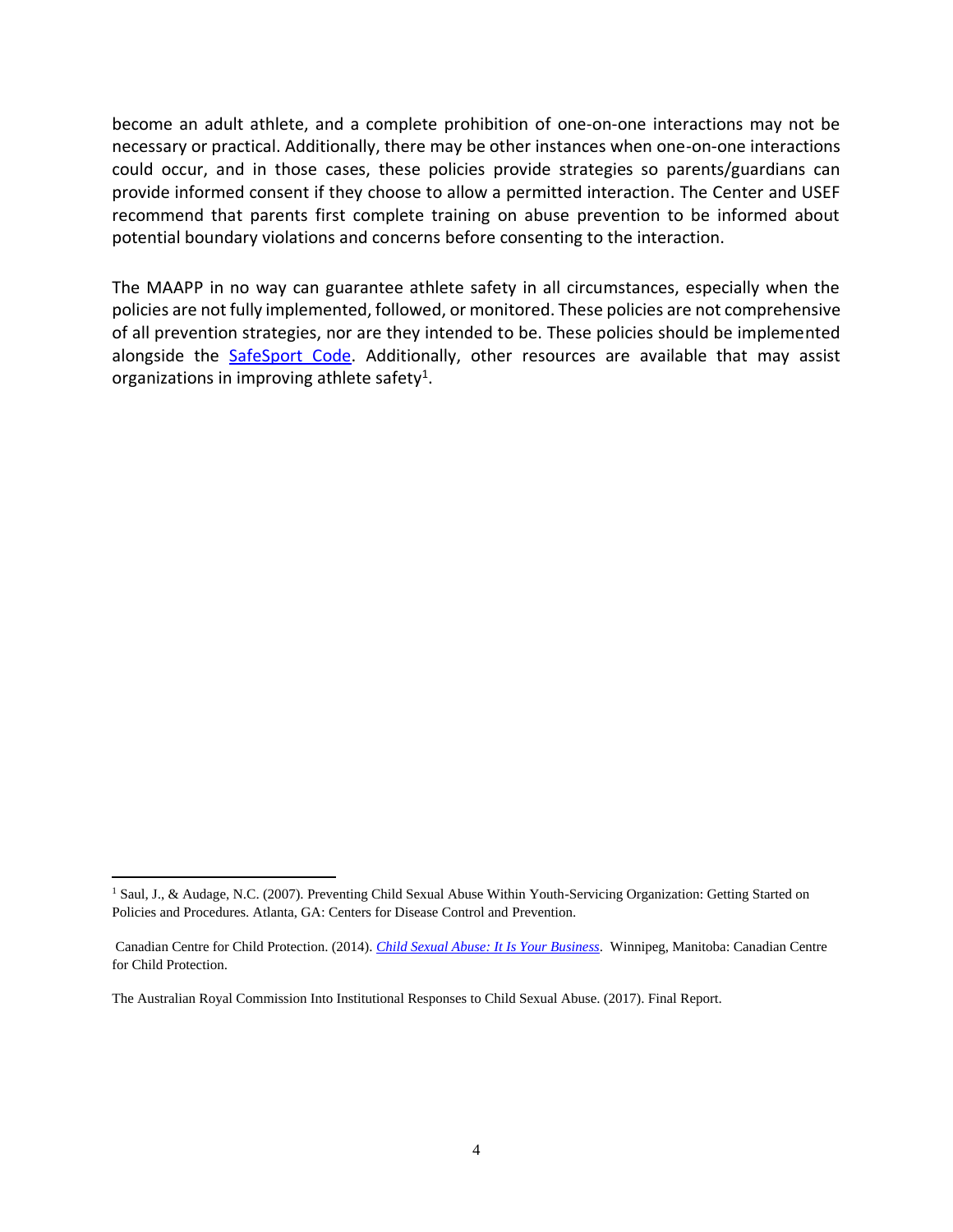## **DEFINITIONS**

**Adult Participant:** Any adult (18 years of age or older) who is<sup>2</sup>:

- a. A USEF Senior Active member;
- b. An employee or board member of USEF;
- c. Within the governance or disciplinary jurisdiction of USEF;
- d. Authorized, approved, or appointed by USEF or its Recognized Affiliates to have regular contact with or authority over Minor Athletes (e.g. Licensed Officials, USEF Team Chefs d'Equipe, USEF Team Technical Advisors/Coaches, USEF Team Vets).

**Amateur Athlete:** Any athlete who is actively engaged in equestrian competition.

**Authority:** When one person's position over another person is such that, based on the totality of the circumstances, they have the power or right to direct, control, give orders to, or make decisions for that person. Also see the [Power Imbalance definition in the SafeSport Code.](https://uscenterforsafesport.org/response-and-resolution/safesport-code/) *NOTE:*  USEF Licensed Officials, USEF Team Chefs d'Equipe, and USEF Technical Advisors fall under this *definition.*

**Close-in-Age Exception:** An exception applicable to certain policies when an Adult Participant does not have authority over a Minor Athlete *and* is not more than four years older than the Minor Athlete (e.g., a 19-year-old and a 16-year-old). Note: this exception *only* applies within the prevention policies and *not* regarding conduct defined in the SafeSport Code.

**Dual Relationships:** An exception applicable to certain policies when an Adult Participant has a dual role or relationship with a Minor Athlete and the Minor Athlete's parent/guardian has provided written consent at least annually authorizing the exception.

**In-Program Contact:** Any contact (including communications, interactions, or activities) between an Adult Participant and any Minor Athlete(s) related to participation in sport.

Examples of In-Program Contact include, but are not limited to: competition, practices, camps/clinics, training/instructional sessions, pre/post competition meals or outings, team travel, review of competition footage, team- or sport-related relationship building

 $2$  This also includes the following individuals covered under the USEF Safe Sport Policy, who: (a) currently is, or was at the time of a possible Safe Sport violation, within the governance or disciplinary jurisdiction of USEF or who is seeking to be within the governance or disciplinary jurisdiction of USEF (e.g., through application for membership, license holder, employee), (b) is an Athlete or USEF Designee, or (c) a participant or attendee of a USEF Licensed Competition or sanctioned event, including team staff, medical or paramedical personnel, administrator, official, groom, or other athlete support personnel, employee, or volunteer.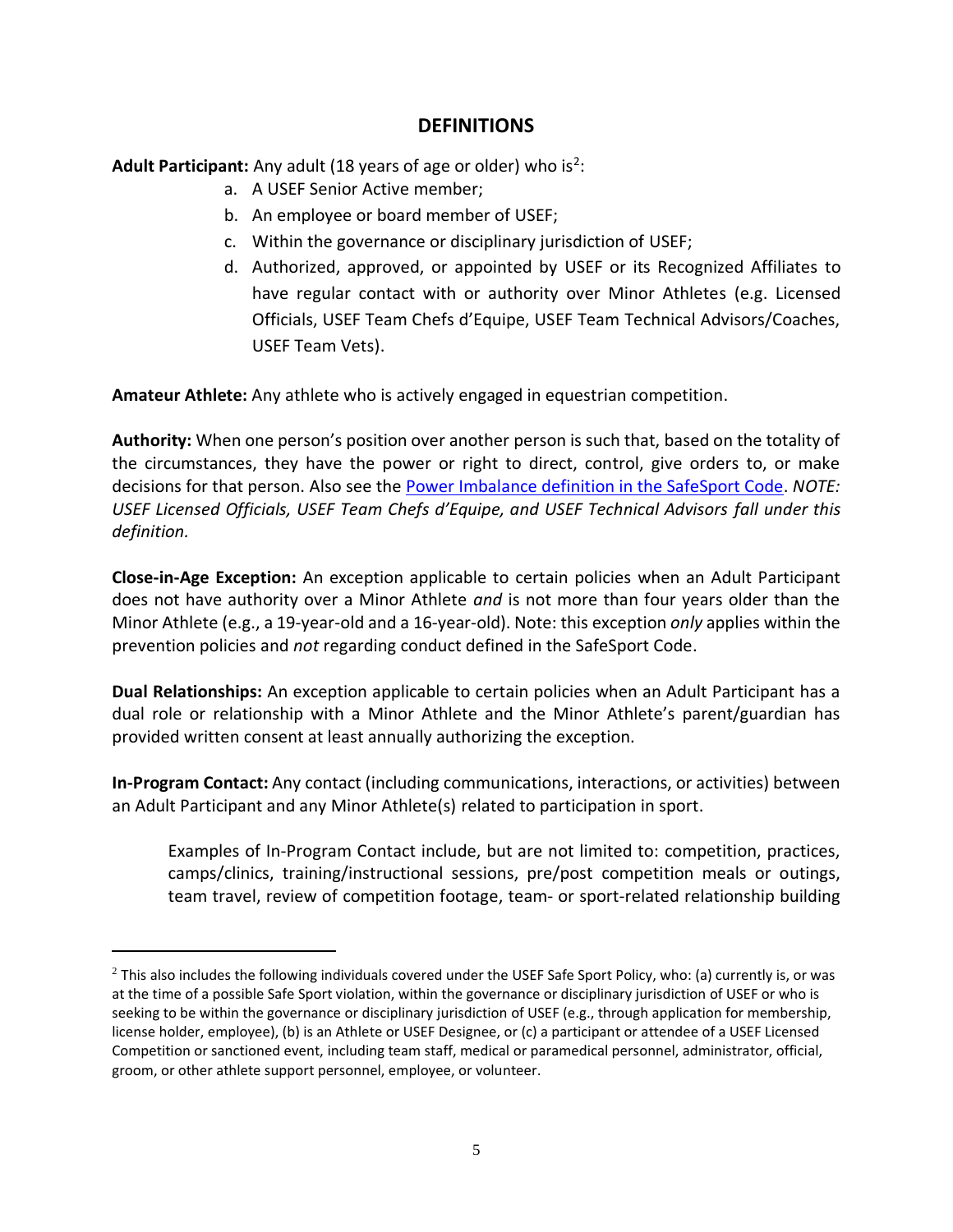activities, celebrations, award ceremonies, team- or sport-related fundraising or community service, sport education, competition site visits and course walks.

**Minor Athlete**: An Amateur Athlete under 18 years of age who participates in, or participated within the previous 12 months in, an event, program, activity, or competition that is part of, or partially or fully under the jurisdiction of USEF.

**Partial or Full Jurisdiction**: Includes any sanctioned event (including all travel and lodging in connection with the event) by USEF, or any facility that USEF owns, leases, or rents for practice, training, or competition. For clarification, the jurisdiction exists during the time that the practice, training, or competition occurs.

**National Governing Body (NGB):** A U.S. Olympic National Governing Body, Pan American Sport Organization, or Paralympic Sport Organization recognized by the U.S. Olympic & Paralympic Committee pursuant to the Ted Stevens Olympic and Amateur Sports Act, 36 U.S.C. §§ 220501, et seq., such as USEF. This definition shall also apply to the USOPC, or other sports entity approved by the USOPC, when they have assumed responsibility for the management or governance of a sport included on the program of the Olympic, Paralympic, or Pan-American Games.

**Adult Participant Personal Care Assistant:** An Adult Participant who assists an athlete requiring help with activities of daily living and preparation for athletic participation. This support can be provided by a Guide for Blind or visually impaired athletes or can include assistance with transfer, dressing, showering, medication administration, and toileting. Personal Care Assistants are different for every athlete and should be individualized to fit their specific needs. When assisting a Minor Athlete, Adult Participant PCAs must be authorized by the athlete's parent/guardian.

**Regular Contact:** Ongoing interactions during a 12-month period wherein an Adult Participant is in a role of direct and active engagement with any Minor Athlete(s).

**U.S. Olympic & Paralympic Committee (USOPC):** A federally chartered nonprofit corporation that serves as the National Olympic Committee and National Paralympic Committee for the United States.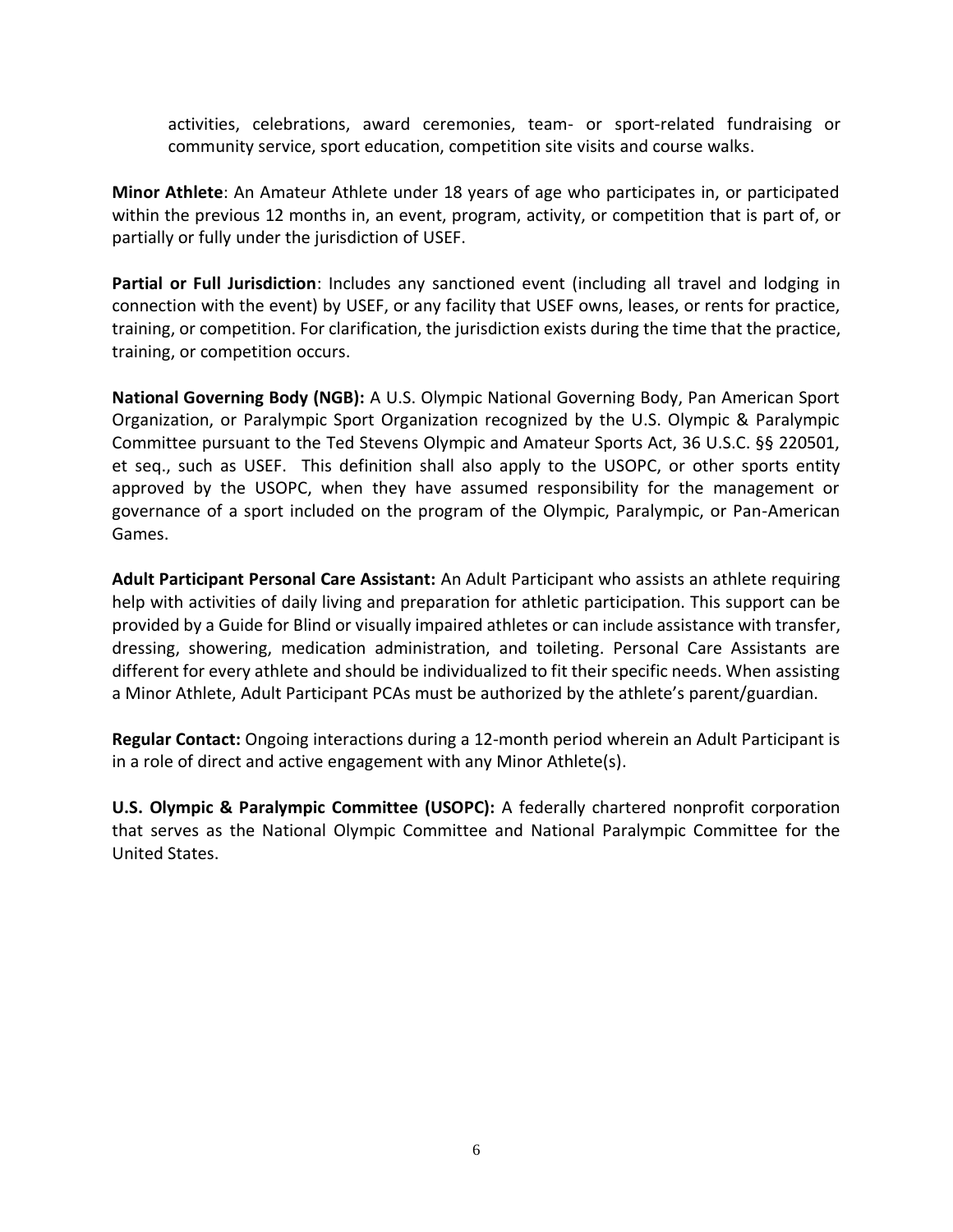# **PART I EDUCATION & TRAINING POLICY**

## **A. Mandatory Child Abuse Prevention Training for Adult Participants**

- 1. Adult Participants Required to Complete Training
	- a. The following Adult Participants must complete the *SafeSport Trained* Core either through the Center's online training or the Center's approved, in-person training:
		- i. Adult Participants who have regular contact with any amateur athlete(s) who is a minor;
		- ii. Adult Participants who have authority over any amateur athlete(s) who is a minor, e.g. Licensed Officials, USEF Team Technical Advisors; USEF Team Selectors, etc.
		- iii. USEF Senior Active Members; and
		- iv. Adult Participants who are an employee or board member of USEF.
	- b. Adult Participants who are medical providers required to take training under Section (a) can take the Health Professionals Course in lieu of the *SafeSport Trained* Core.
	- c. In addition to the above identified Adult Participants, all adult employees and board members of Recognized Affiliates must comply with this Education & Training Policy.

## 2. Timing of Training

Adult Participants must complete this training:

- a. Before regular contact with an amateur athlete who is a minor begins; **and**
- b. Within the first 30 days of either initial membership or upon beginning a new role subjecting the adult to this policy.

## 3. Refresher Training

The above listed Adult Participants must complete a refresher course on an annual basis, beginning the calendar year after completing the *SafeSport Trained* Core. Every four years, Adult Participants will complete the *SafeSport Trained* Core training. Medical providers can take the Health Professionals Course in lieu of the *SafeSport Trained* Core and are required to take the refresher courses on an annual basis if they meet the criteria for  $A(1)$ .

#### **B. Minor Athlete Training Must Be Offered**

- 1. USEF on an annual basis, must offer and, subject to parental consent, give training to Minor Athletes on the prevention and reporting of child abuse.
- 2. The Center offers youth courses, located at [www.athletesafety.org,](http://www.athletesafety.org/) that meet this requirement.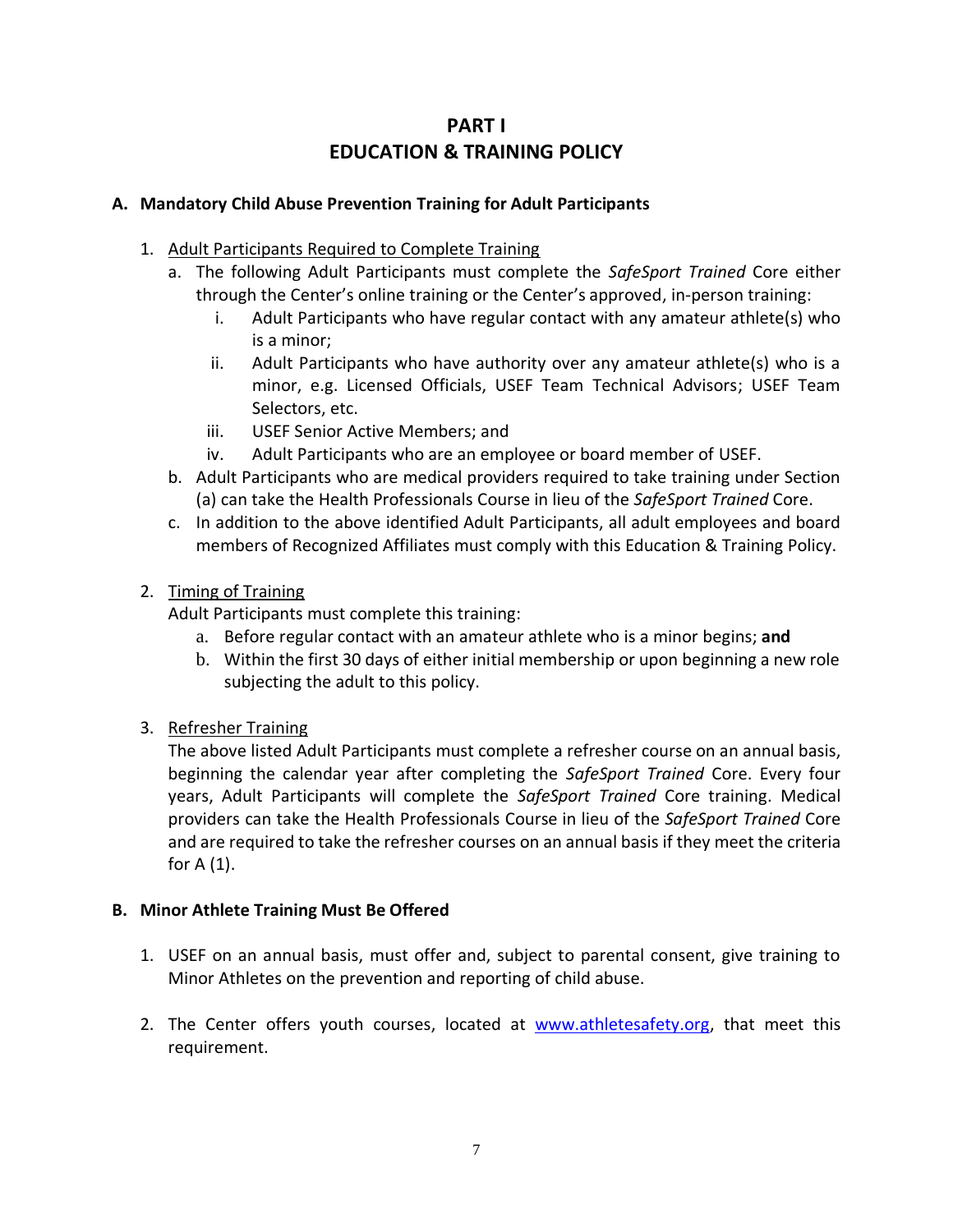## **C. Parent Training Must Be Offered**

- 1. USEF, on an annual basis, must offer training to parents on the prevention and reporting of child abuse.
- 2. The Center offers a parent course, located at [www.athletesafety.org,](http://www.athletesafety.org/) that meets this requirement.

## **D. Optional Training**

- 1. Adult Participants serving in a volunteer capacity, who will not have regular contact with or authority over Minor Athletes, are urged to take the Center's brief Volunteer Course (or *SafeSport Trained* Core) before engaging or interacting with any Minor Athlete(s).
- 2. USEF may provide training *in addition to* the *SafeSport Trained* Core, although they cannot refer to this training as "SafeSport" training. **Training other than the** *SafeSport Trained* **Core or Refresher does not satisfy this policy**.
- 3. Parents of Minor Athletes are provided free online access to the Center's parent course and are encouraged to take the training.

#### **E. Exemptions and Accommodations**

- 1. Exemptions from this Education & Training Policy may be made on a case-by-case basis for victims/survivors. Requests may be made directly to the U.S. Center for SafeSport at [exemptions@safesport.org.](mailto:training@safesport.org)
- 2. The Center will work with USEF on appropriate accommodations for persons with disabilities and individuals with limited English proficiency to satisfy these training requirements. USEF and its Recognized Affiliates must provide reasonable accommodations and track any exemptions for individuals with disabilities and individuals with limited English proficiency.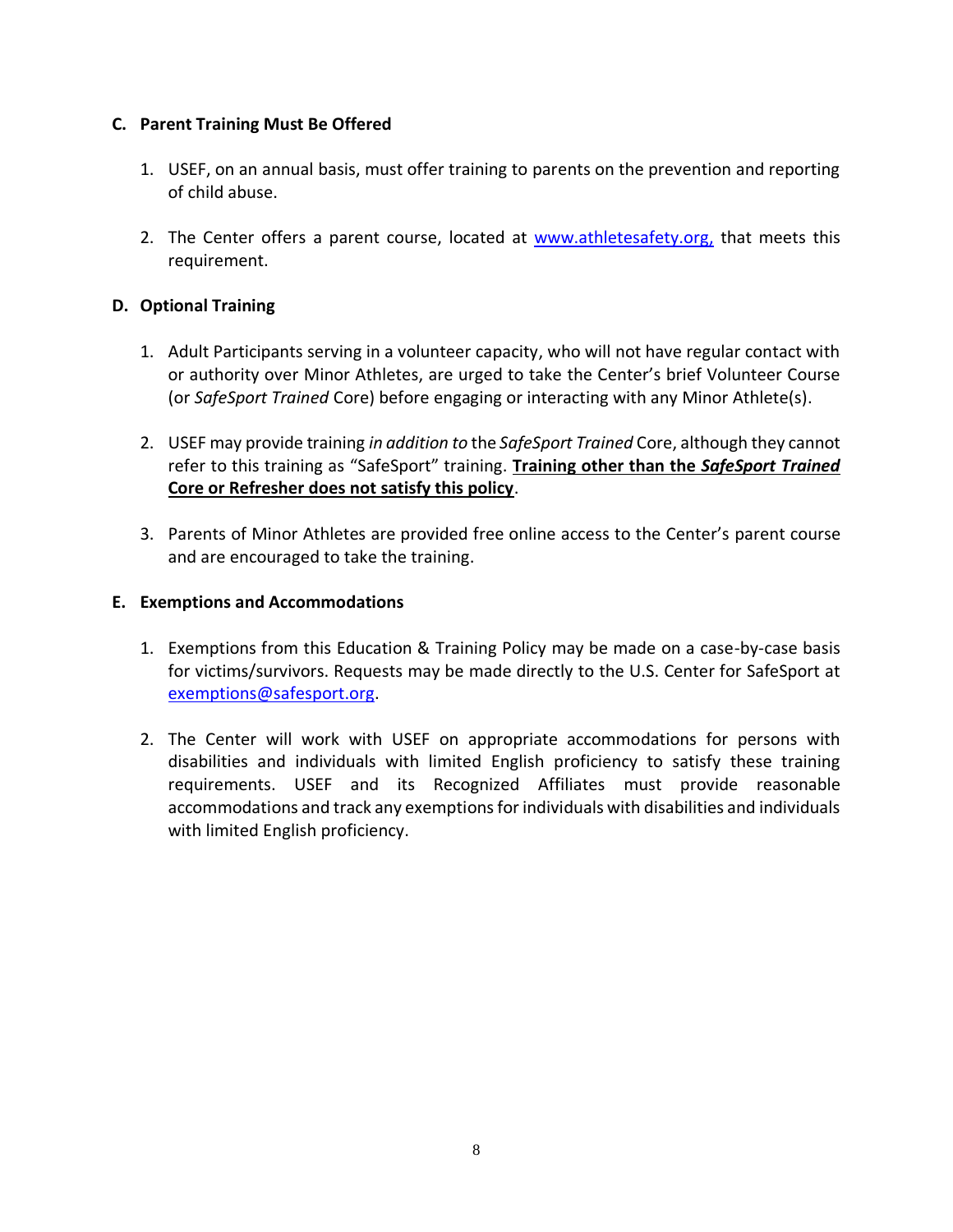# **PART II REQUIRED POLICIES FOR ONE-ON-ONE INTERACTIONS**

The U.S. Center for SafeSport and USEF recognize that youth-adult relationships can be healthy and valuable for development. Policies on one-on-one interactions protect children while allowing for these beneficial relationships. As child sexual abuse is often perpetrated in isolated, one-on-one situations, it is critical that organizations limit such interactions between youth and adults and implement programs that reduce the risk of sexual abuse.

## **ONE-ON-ONE INTERACTIONS POLICY**

## **A. Mandatory Components**

- 1. Observable and Interruptible
	- a. All one-on-one In-Program Contact between an Adult Participant and a Minor Athlete must be observable and interruptible, except in emergency circumstances.
	- b. The exceptions below may apply to specific policies, and if the exceptions apply, they are listed in the policy. These exceptions also apply to all one-on-one In-Program Contact not specifically addressed in other policies:
		- i. When a Dual Relationship exists; or
		- ii. When the Close-in-Age Exception applies; or
		- iii. If a Minor Athlete needs a Personal Care Assistant, and:
			- (1) the Minor Athlete's parent/guardian has provided written consent for the Adult Participant Personal Care Assistant to work with the Minor Athlete; and
			- (2) the Adult Participant Personal Care Assistant has complied with the Education & Training Policy; and
			- (3) the Adult Participant Personal Care Assistant has complied with the USEF Background Check Policy, if applicable; or
		- iv. In other circumstances specifically addressed in this policy that allow for certain one-on-one interactions if the Adult Participant receives parent/ guardian consent.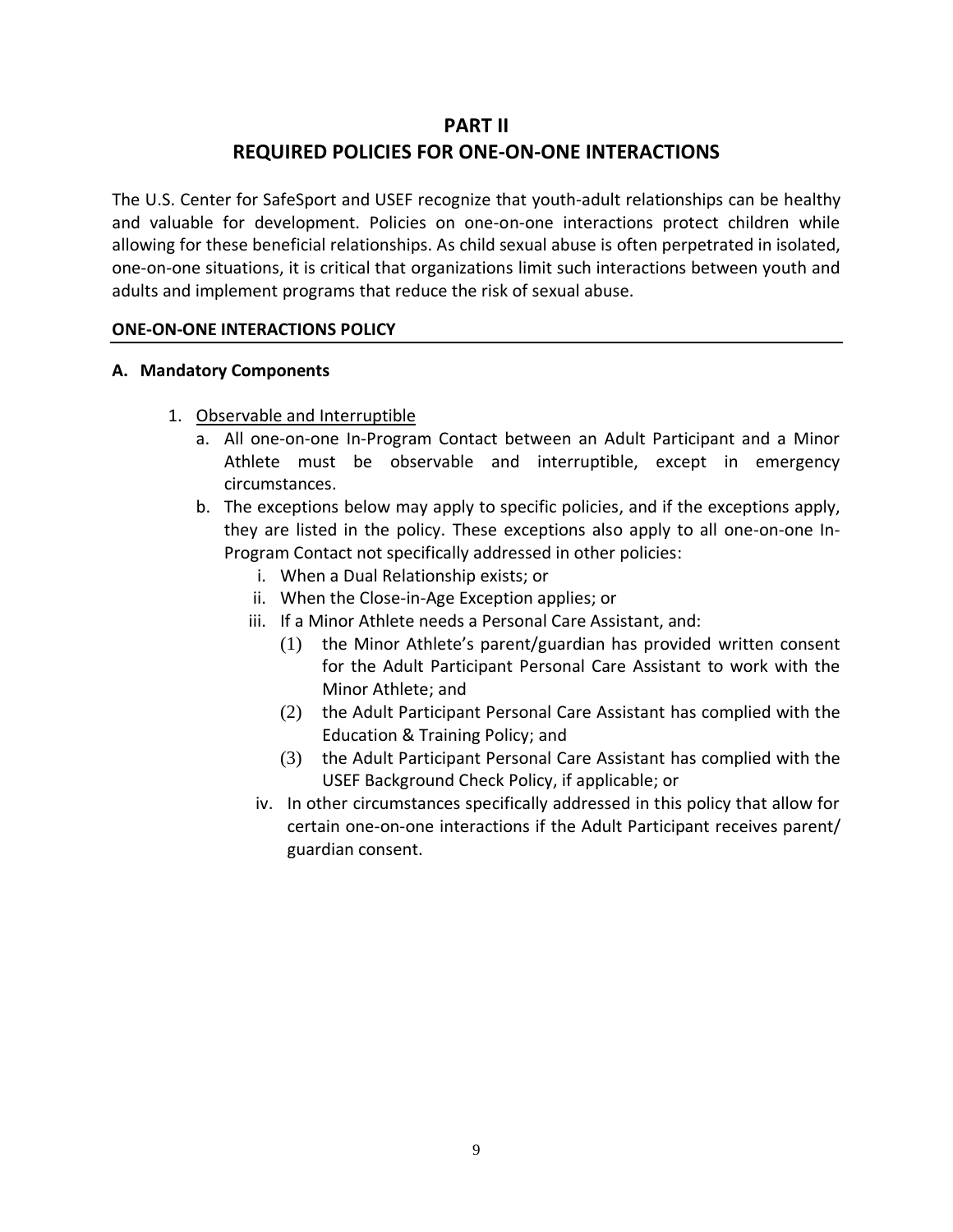#### **MEETINGS AND TRAINING SESSIONS POLICY**

#### **A. Mandatory Components**

1. Observable and Interruptible

Adult Participants must follow the one-on-one interaction policy in all meetings and training sessions where Minor Athlete(s) are present.

- 2. Individual Training Sessions
	- a. One-on-one, In-Program, individual training sessions must be observable and interruptible except if:
		- i. A Dual Relationship exists; or
		- ii. The Close-in-Age Exception applies; or
		- iii. A Minor Athlete needs a Personal Care Assistant, and:
			- (1) the Minor Athlete's parent/guardian has provided written consent for the Adult Participant Personal Care Assistant to work with the Minor Athlete; and
			- (2) the Adult Participant Personal Care Assistant has complied with the Education & Training Policy; and
			- (3) the Adult Participant Personal Care Assistant has complied with the USEF Background Check Policy, if applicable.
	- b. The Adult Participant providing the individual training session must receive advance, written consent from the Minor Athlete's parent/guardian at least annually, which can be withdrawn at any time; and
	- c. Parents/guardians must be allowed to observe the individual training session.
- 3. Meetings with licensed mental health care professionals and health care providers (other than athletic trainers<sup>3</sup>)

If a licensed mental health care professional or licensed health care provider meets one-on-one with a Minor Athlete at a USEF sanctioned event or facility partially or fully under USEF's jurisdiction, the meeting must be observable and interruptible except:

- a. If the door remains unlocked; and
- b. Another adult is present at the facility and notified that a meeting is occurring, although the Minor Athlete's identity needs not be disclosed; and
- c. The provider obtains consent from the Minor Athlete's parent/legal guardian consistent with applicable laws and ethical standards, which can be withdrawn at any time.

<sup>&</sup>lt;sup>3</sup> Athletic trainers who are covered under these policies must follow the "Athletic Training Modalities, Massages, and Rubdowns" policy.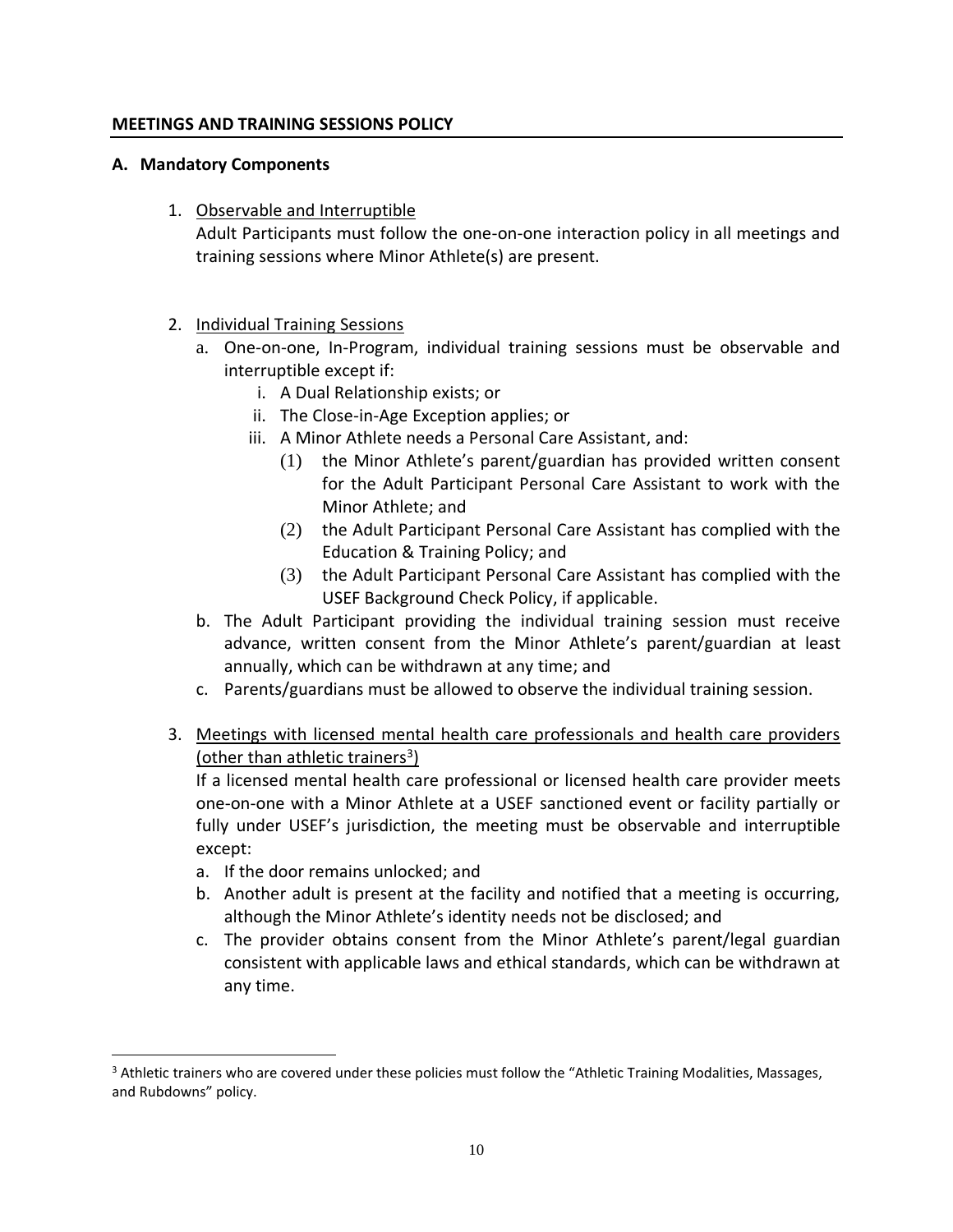## **B. Recommended Best Practice**

#### Parent Training

Parents/guardians receive the U.S. Center for SafeSport's education and training on child abuse prevention before providing consent for their Minor Athlete to have a meeting or training session with an Adult Participant subject to these policies.

## Out-of-Program Contacts

USEF recommends that Adult Participants refrain from interacting one-on-one with Minor Athletes in settings that are not observable or interruptible (including, but not limited to, one's home, and individual transportation). If this is not possible, USEF recommends that parent/legal guardian written consent is provided for such out-of-program contact.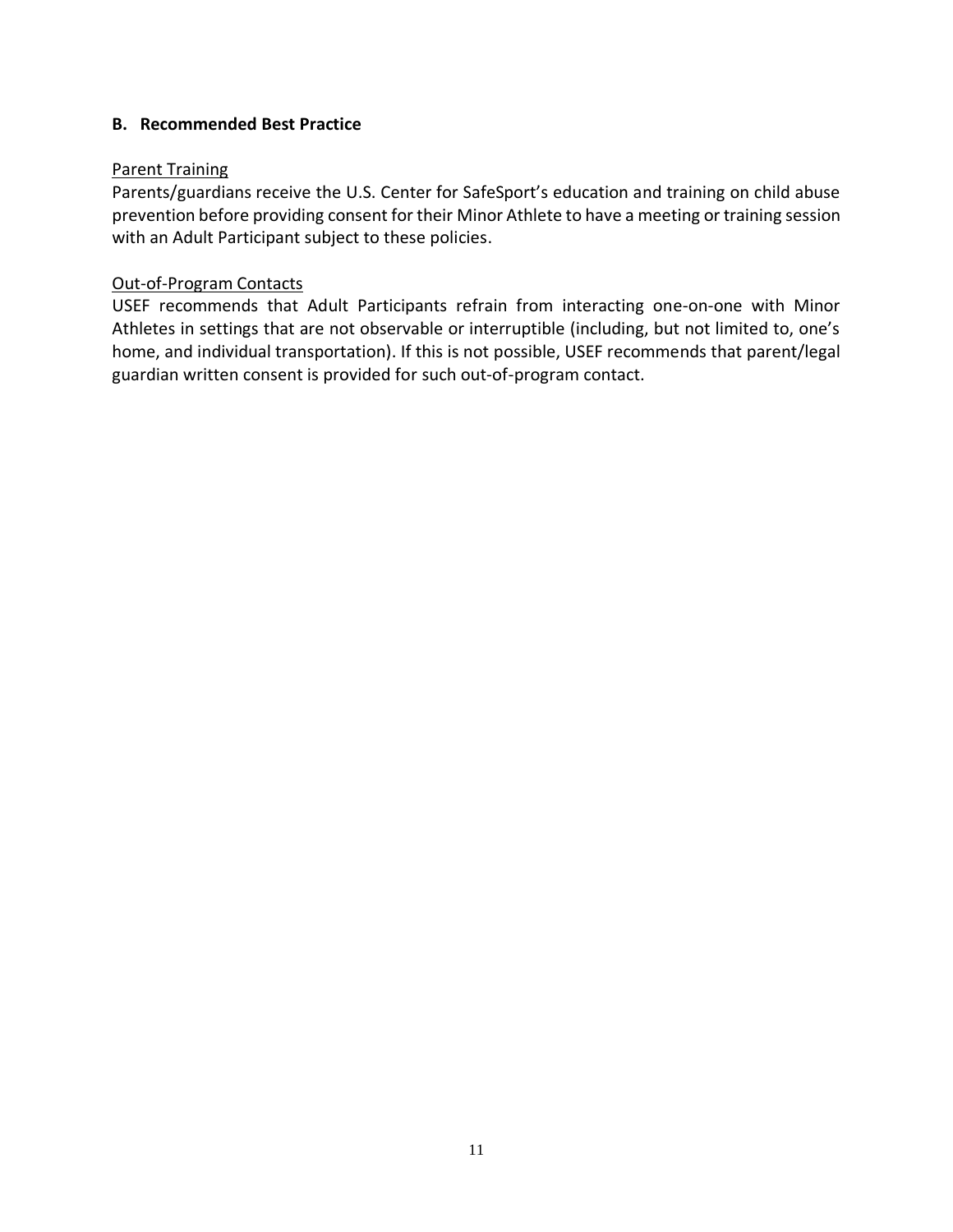# **ATHLETIC TRAINING MODALITIES, MASSAGES, AND RUBDOWNS POLICY**

#### **A. Mandatory Components**

1. Athletic training modality, massage, or rubdown

All In-Program athletic training modalities, massages, or rubdowns of a Minor Athlete must:

- a. Be observable and interruptible; and
- b. Have another Adult Participant physically present for the athletic training modality, massage, or rubdown; and
- c. Have documented consent as explained in subsection (2) below; and
- d. Be performed with the Minor Athlete fully or partially clothed, ensuring that the breasts, buttocks, groin, or genitals are always covered; and
- e. Allow parents/guardians in the room as an observer, except for competition or training venues that limit credentialing.

## 2. Consent

a. Providers of athletic training modalities, massages, and rubdowns or USEF, when applicable, must obtain consent at least annually from Minor Athletes' parents/guardians before providing any athletic training modalities, massages, or rubdowns. Minor Athletes or their parents/guardians can withdraw consent at any time.

#### **B. Recommended Best Practices**

#### 1. Parent Training

 Parents/guardians receive the U.S. Center for SafeSport education and training on child abuse prevention before providing consent for their Minor Athlete to receive an athletic training modality, massage, or rubdown.

- 2. The provider should narrate the steps in the massage, rubdown, or athletic training modality before taking them, seeking assent of the Minor Athlete throughout the process.
- 3. When possible, techniques should be used to reduce physical touch of Minor Athletes.
- 4. Only licensed providers should administer a massage, rubdown, or athletic training modality.
- 5. Coaches, regardless of whether they are licensed massage therapists,should not massage Minor Athletes.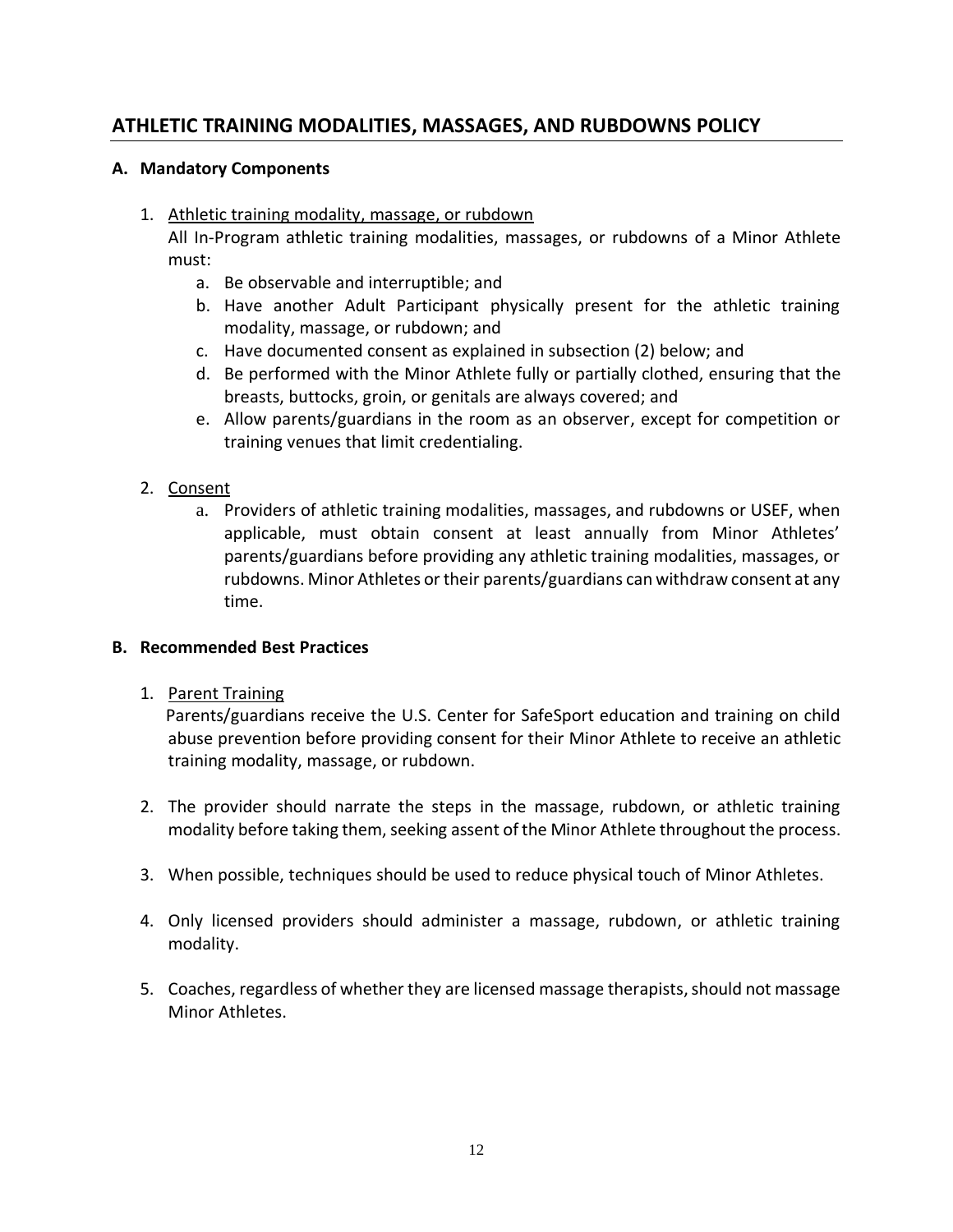# **LOCKER ROOMS AND CHANGING AREAS POLICY**

#### **A. Mandatory Components**

## 1. Observable and Interruptible

Adult Participants must ensure that all one-on-one In-Program Contact with Minor Athlete(s) in a locker room, changing area, or similar space where Minor Athlete(s) are present is observable and interruptible, except if:

- a. A Dual Relationship exists; or
- b. The Close-in-Age Exception applies; or
- c. A Minor Athlete needs a Personal Care Assistant and:
	- i. the Minor Athlete's parent/guardian has provided written consent for the Adult Participant Personal Care Assistant to work with the Minor Athlete; and
	- ii. the Adult Participant Personal Care Assistant has complied with the Education & Training Policy; and
	- iii. the Adult Participant Personal Care Assistant has complied with the USEF Background Check Policy, if applicable.
- 2. Conduct in Locker Rooms, Changing Areas, and Similar Spaces
	- a. No Adult Participant or Minor Athlete can use the photographic or recording capabilities of any device in locker rooms, changing areas, or any other area designated as a place for changing clothes or undressing.
	- b. Adult Participants must not change clothes or behave in a manner that intentionally or recklessly exposes their breasts, buttocks, groins, or genitals to a Minor Athlete.
	- c. Adult Participants must not shower with Minor Athletes unless:
		- i. The Adult Participant meets the Close-in-Age Exception; or
		- ii. The shower is part of a pre- or post-activity rinse while wearing swimwear.
	- d. Parents/guardians may request in writing that their Minor Athlete(s) not change or shower with Adult Participant(s) during In-Program Contact. USEF as well as the Adult Participant(s) must abide by this request.
- 3. Media and Championship Celebrations in Locker Rooms

USEF may permit recording or photography in locker rooms for the purpose of highlighting a sport or athletic accomplishment if:

- i. Parent/legal guardian consent has been obtained; and
- ii. USEF approves the specific instance of recording or photography; and
- iii. Two or more Adult Participants are present; and
- iv. Everyone is fully clothed.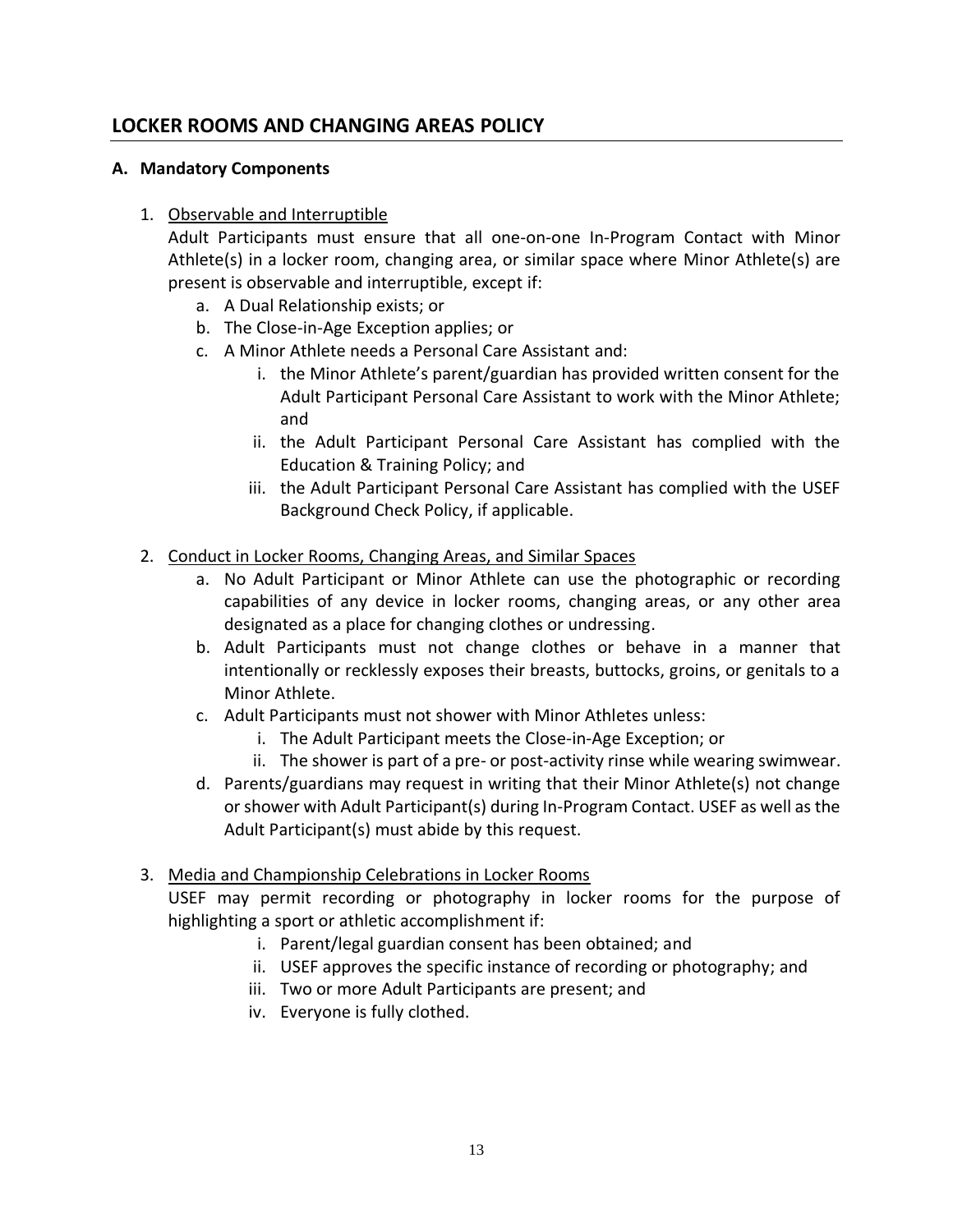## 4. Personal Care Assistants

 Adult Participant Personal Care Assistants are permitted to be with and assist Minor Athlete(s) in locker rooms, changing areas, and similar spaces where other Minor Athletes are present, if they meet the requirements in subsection  $(A)(1)(c)$  above.

#### 5. Availability and Monitoring of Locker Rooms, Changing Areas, and Similar Spaces

If changing areas are designated as such or provided, then Competition Management must cause someone to monitor their use to ensure compliance with these policies at USEF sanctioned events or activities.

At team competitions, the Competition Organizer must identify and provide a private or semi-private changing area for Minor Athletes, ensure its privacy, and ensure that when Minor Athletes are changing, access to the changing area is controlled.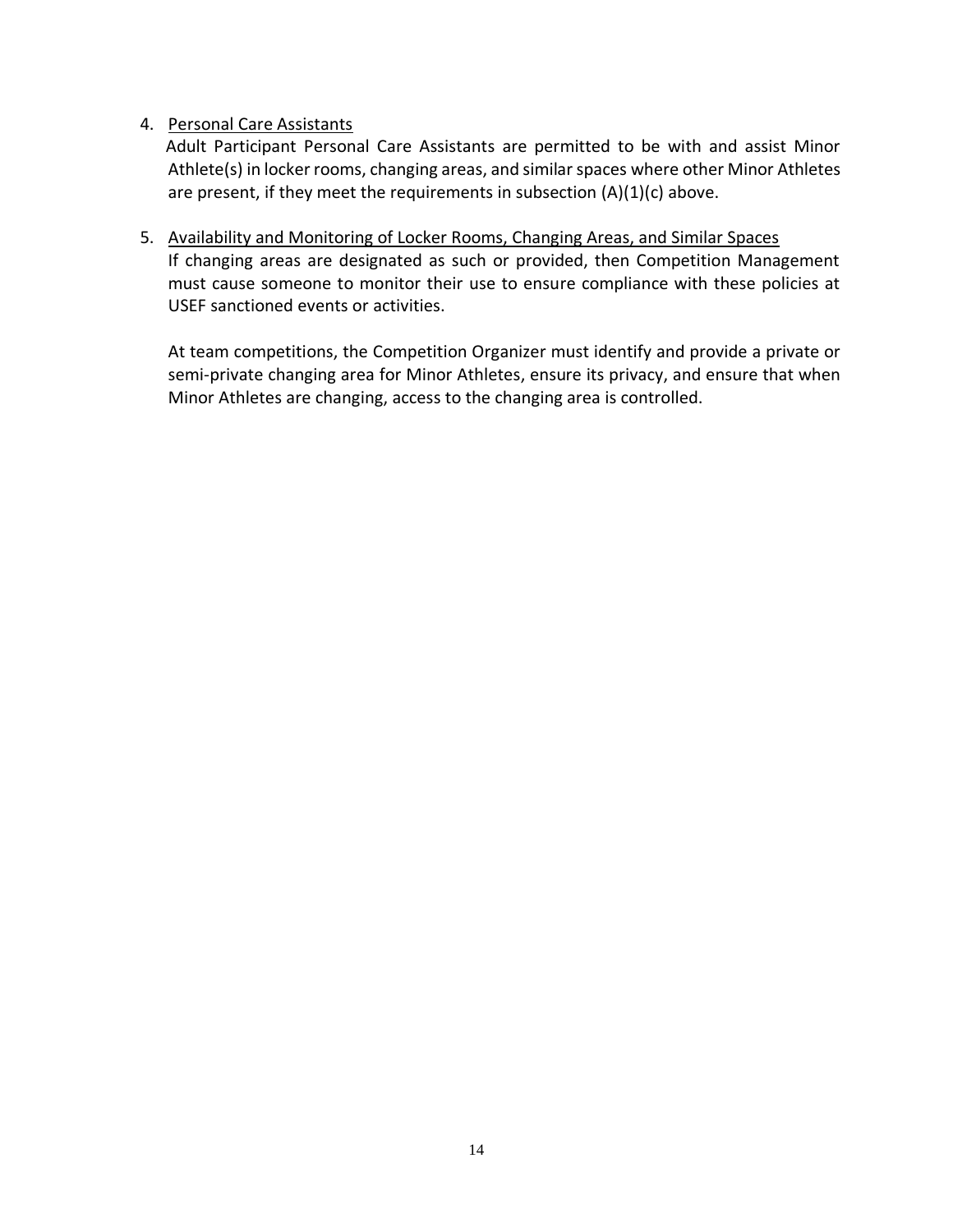# **ELECTRONIC COMMUNICATIONS<sup>4</sup> POLICY**

## **A. Mandatory Components**

## 1. Open and Transparent

- a. All one-on-one electronic communications between an Adult Participant and a Minor Athlete must be Open and Transparent except:
	- i. When a Dual Relationship exists; or
	- ii. When the Close-in-Age Exception applies; or
	- iii. If a Minor Athlete needs a Personal Care Assistant and:
		- (1) the Minor Athlete's parent/guardian has provided written consent for the Adult Participant Personal Care Assistant to work with the Minor Athlete; and
		- (2) the Adult Participant Personal Care Assistant has complied with the Education & Training Policy; and
		- (3) the Adult Participant Personal Care Assistant has complied with the USEF Background Check Policy, if applicable.
- b. Open and Transparent means that the Adult Participant copies or includes the Minor Athlete's parent/guardian, another adult family member of the Minor Athlete, or another Adult Participant.
	- If a Minor Athlete communicates with the Adult Participant first, the Adult Participant must follow this policy if the Adult Participant responds.
- c. Only platforms that allow for Open and Transparent communication may be used to communicate with Minor Athletes.

# 2. Team Communication

 When an Adult Participant communicates electronically to the entire team or any number of Minor Athletes on the team, the Adult Participant must copy or include another Adult Participant or the Minor Athletes' parents/guardians.

3. Content

All electronic communication originating from an Adult Participant(s) to a Minor Athlete(s) must be professional in nature unless an exception in (1)(a) exists.

4. Requests to discontinue

 Parents/guardians may request in writing that USEF or an Adult Participant subject to this policy not contact their Minor Athlete through any form of electronic communication. USEF and the Adult Participant must abide by any request to discontinue, absent emergency circumstances.

<sup>4</sup> Electronic communications include, but are not limited to: phone calls, videoconferencing, video coaching, texting, and social media.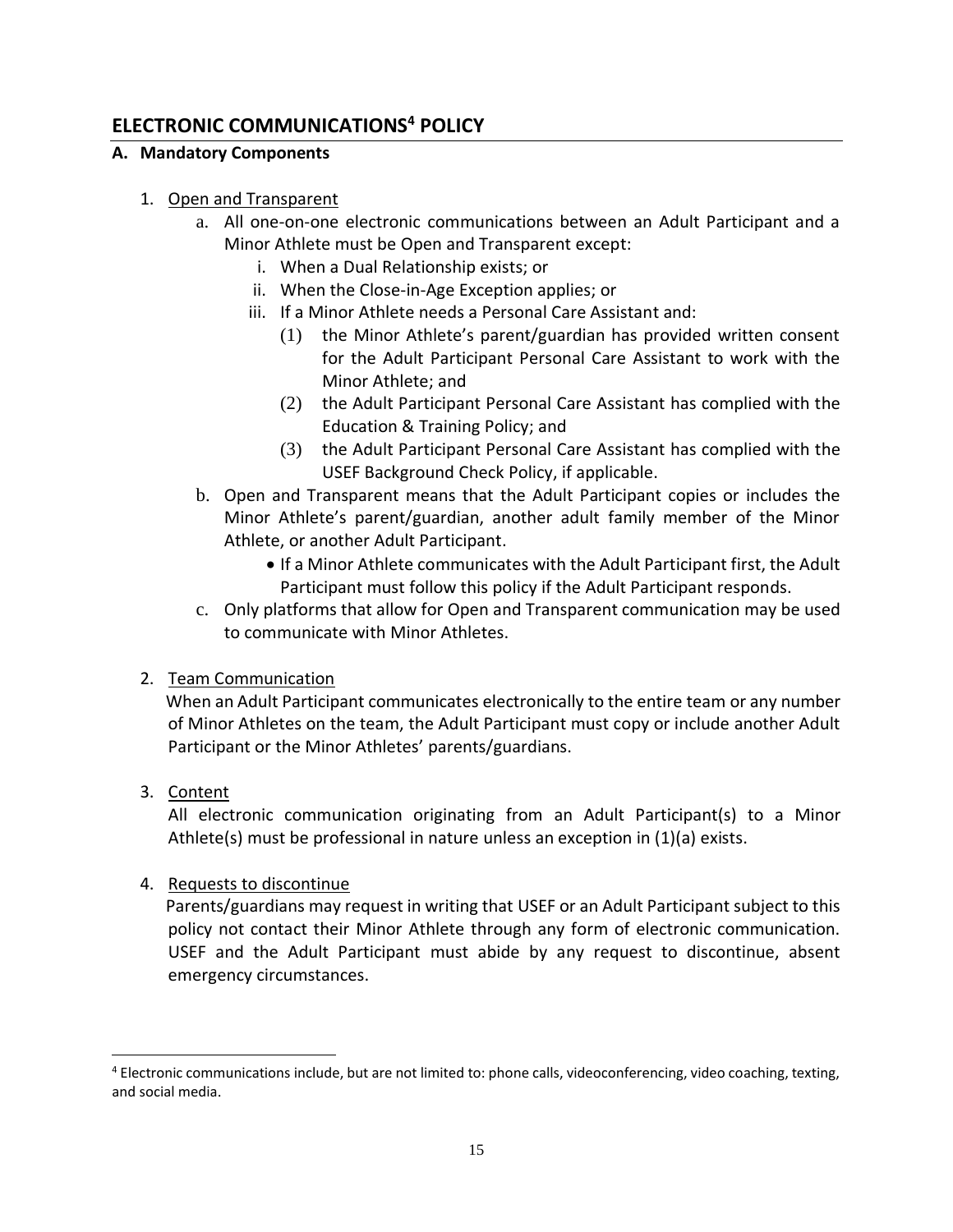## **B. Recommended Best Practices**

## 1. Hours

Electronic communications should generally be sent only between the hours of 8:00 a.m. and 8:00 p.m. local time for the location of the Minor Athlete.

## 2. Social Media Connections

Adult Participants, except those with a Dual Relationship or who meet the Close-in-Age Exception, are not permitted to maintain private social media connections with Minor Athletes and should discontinue existing social media connections with Minor Athletes.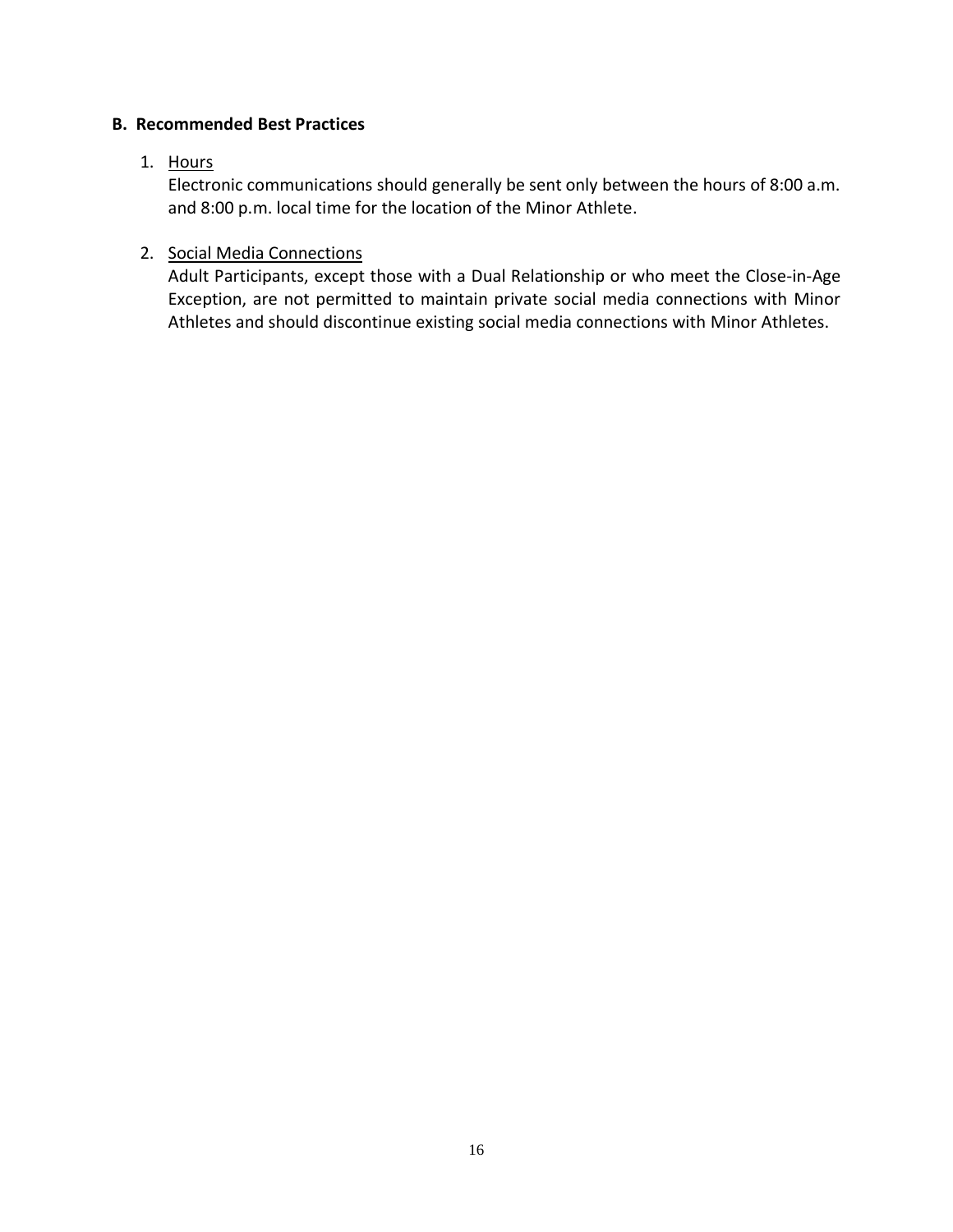# **TRANSPORTATION POLICY**

## **A. Mandatory Components**

- 1. Transportation
	- a. An Adult Participant cannot transport a Minor Athlete one-on-one during In-Program travel, except if:
		- i. A Dual Relationship exists; or
		- ii. The Close-in-Age Exception applies; or
		- iii. A Minor Athlete needs a Personal Care Assistant and:
			- (1) the Minor Athlete's parent/guardian has provided written consent for the Adult Participant Personal Care Assistant to work with the Minor Athlete; and
			- (2) the Adult Participant Personal Care Assistant has complied with the Education & Training Policy; and
			- (3) the Adult Participant Personal Care Assistant has complied with the USEF Background Check Policy, if applicable; or
		- iv. The Adult Participant has advance, written consent to transport the Minor Athlete one-on-one obtained at least annually from the Minor Athlete's parent/guardian.
	- b. Minor Athlete(s) or their parent/guardian can withdraw consent at any time.
	- c. An Adult Participant meets the In-Program transportation requirements if the Adult Participant is accompanied by another Adult Participant or at least two minors.
	- d. Written consent from a Minor Athlete's parent/guardian is required for all transportation sanctioned USEF at least annually.

## **B. Recommended Best Practices**

1. Shared or Carpool Travel Arrangement

USEF encourages parents/guardians to pick up their Minor Athlete first and drop off their Minor Athlete last in any shared or carpool travel arrangement.

2. Parent Training

Parents/guardians receive the U.S. Center for SafeSport education and training on child abuse prevention before providing consent for their Minor Athlete to travel one-on-one with an Adult Participant.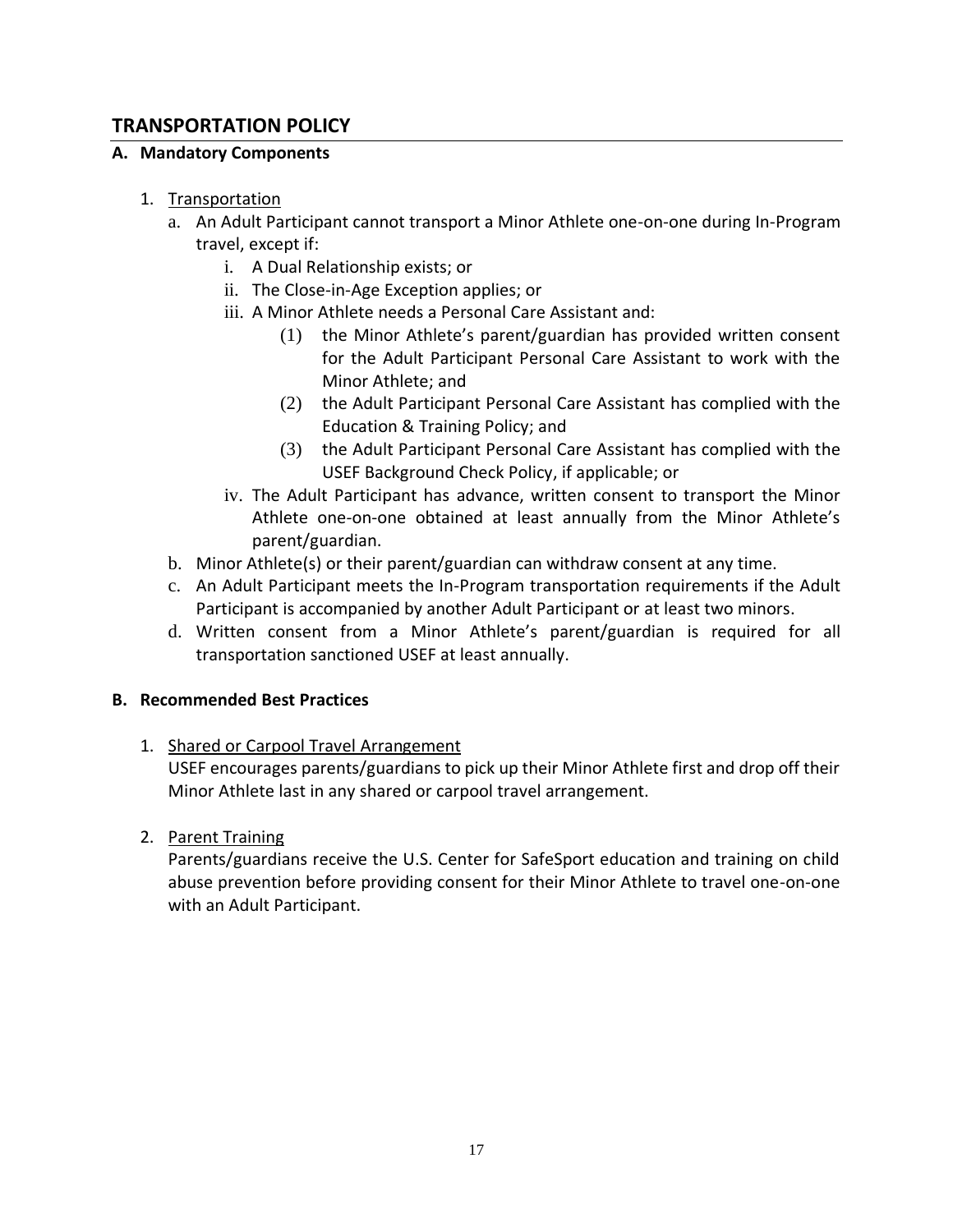# **LODGING POLICY**

### **A. Mandatory Components**

- 1. Hotel Rooms and Other Sleeping Arrangements
	- a. All In-Program Contact at a hotel or lodging site between an Adult Participant and a Minor Athlete must be observable and interruptible, and an Adult Participant cannot share a hotel room or otherwise sleep in the same room with a Minor Athlete(s), except if:
		- i. A Dual Relationship Exists, and the Minor Athlete's parent/guardian has provided advance, written consent for the lodging arrangement;
		- ii. The Close-in-Age Exception applies, and the Minor Athlete's parent/guardian has provided advance, written consent for the lodging arrangement; or
		- iii. The Minor Athlete needs a Personal Care Assistant, and:
			- (1) The Minor Athlete's parent/guardian has provided advance, written consent for the Adult Participant Personal Care Assistant to work with the Minor Athlete and for the lodging arrangement;
			- (2) The Adult Participant Personal Care Assistant has complied with the Education & Training Policy; and
			- (3) The Adult Participant Personal Care Assistant has complied with USEF's Background Check Policy, if applicable.
	- b. Written consent from a Minor Athlete's parent/guardian must be obtained for all In-Program lodging at least annually.
- 2. Monitoring or Room Checks During In-Program Travel If room checks are performed during In-Program lodging, the one-on-one interaction policy must be followed and at least two adults must be present for the room checks.
- 3. Additional Requirements for Lodging Authorized or Funded by USEF
	- a. Adult Participants traveling with USEF must agree to and sign USEF's lodging policy at least annually.
	- b. Adult Participants that travel overnight with Minor Athlete(s) are assumed to have Authority over Minor Athlete(s) and thus must comply with USEF's Education & Training Policy.

#### **B. Recommended Best Practices**

#### Parent Training

Parents/guardians receive the U.S. Center for SafeSport's education and training on child abuse prevention before providing consent for lodging arrangements under this policy.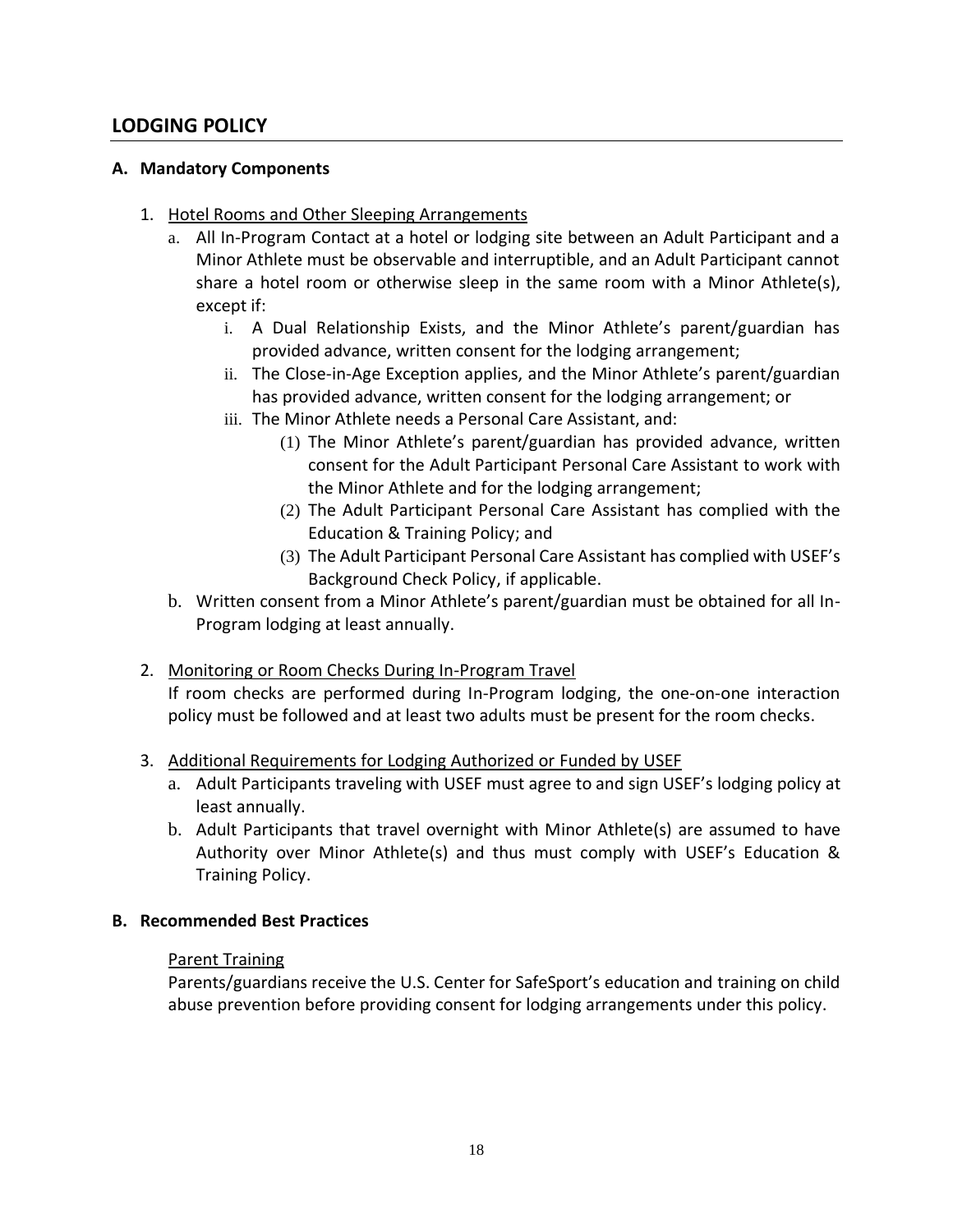## **PART III**

## **RECOMMENDED POLICIES FOR KEEPING YOUNG ATHLETES SAFE**

### **A. Out-of-Program Contact**

Adult Participants, who do not meet the Close-in-Age Exception nor have a Dual Relationship with a Minor Athlete, should not have out-of-program contact with Minor Athlete(s) without legal/parent guardian consent, even if the out-of-program contact is not one-on-one.

## **B. Gifting**

- 1. Adult Participants, who do not meet the Close-in-Age Exception nor have a Dual Relationship with a Minor Athlete, should not give personal gifts to Minor Athlete(s).
- 2. Gifts that are equally distributed to all athletes and serve a motivational or education purpose are permitted.

## **C. Photography/Video**

- 1. Photographs or videos of athletes may only be taken in public view and must observe generally accepted standards of decency.
- 2. Adult Participants should not publicly share or post photos or videos of Minor Athlete(s) if the Adult Participant has not obtained the Parent/Guardian and Minor Athlete's consent.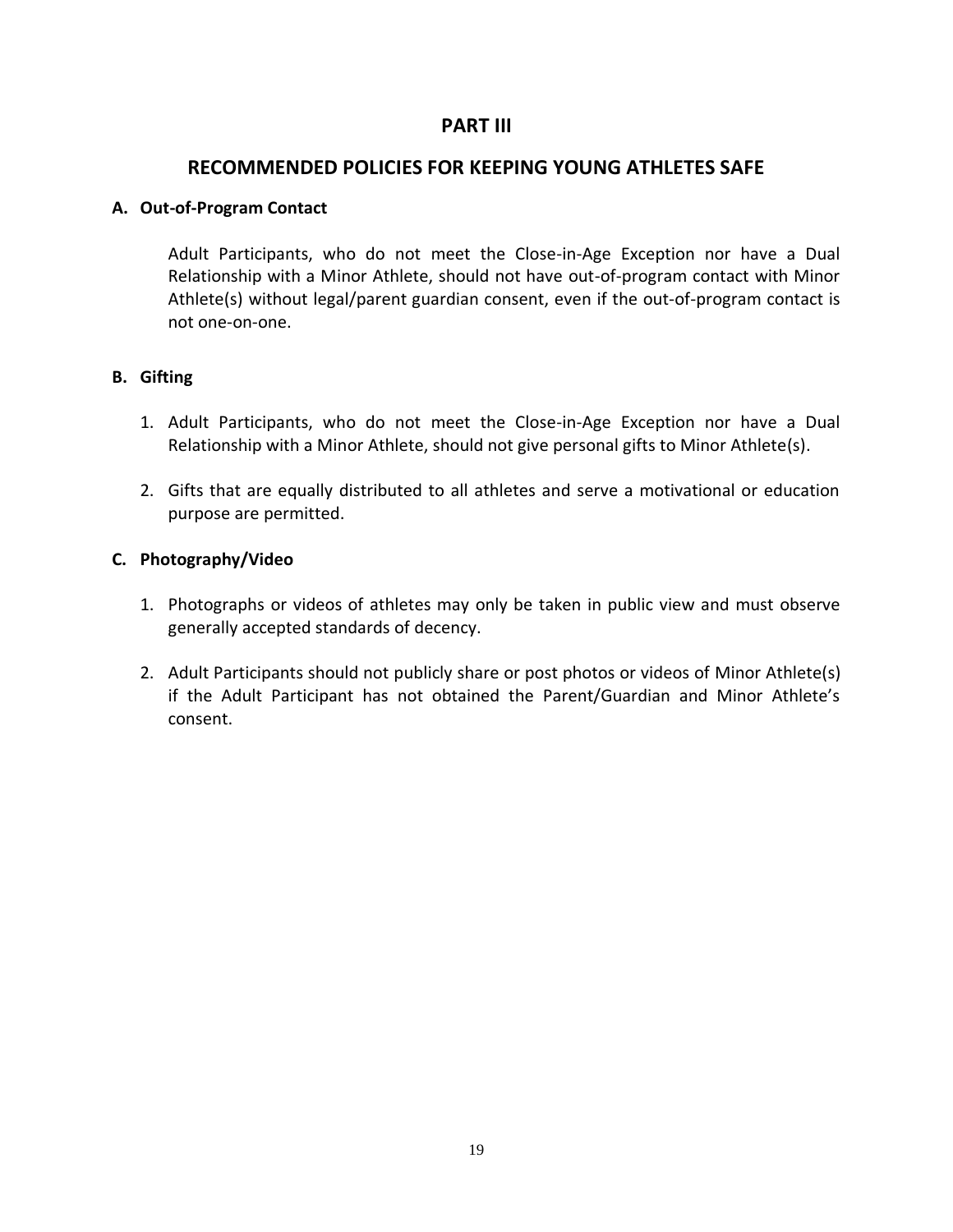# **APPENDIX**

## **ORGANIZATIONAL REQUIREMENTS FOR EDUCATION & TRAINING AND PREVENTION POLICIES**

As the National Governing Body for equestrian sport, USEF must implement proactive policies designed to prevent abuse. These organizational requirements are described below.

## **A. Organizational Requirements for Education & Training**

- 1. USEF must track whether Adult Participants under its jurisdiction complete the required training listed in Part I.
- 2. USEF must, on an annual basis, offer and, subject to parental consent, give training to Minor Athletes on the prevention and reporting of child abuse.
	- a. For training to Minor Athletes, USEF must track a description of the training and how the training was offered and provided to Minor Athletes.
	- b. USEF is not required to track individual course completions of Minor Athletes.
- 3. USEF must, on an annual basis, offer training to parents on the prevention and reporting of child abuse.

#### **B. Required Prevention Policies and Implementation**

- 1. USEF must develop minor athlete abuse prevention policies that contain the mandatory components of the Center's model policies in Part II. These model policies cover:
	- a. One-on-one interactions
	- b. Meetings and training sessions
	- c. Athletic training modalities, massages, and rubdowns
	- d. Locker rooms and changing areas
	- e. Electronic communications
	- f. Transportation
	- g. Lodging
- 2. The policies must be approved by the Center. The policies may include the recommended components in Parts I, II and III. Given the uniqueness of each sport, however, some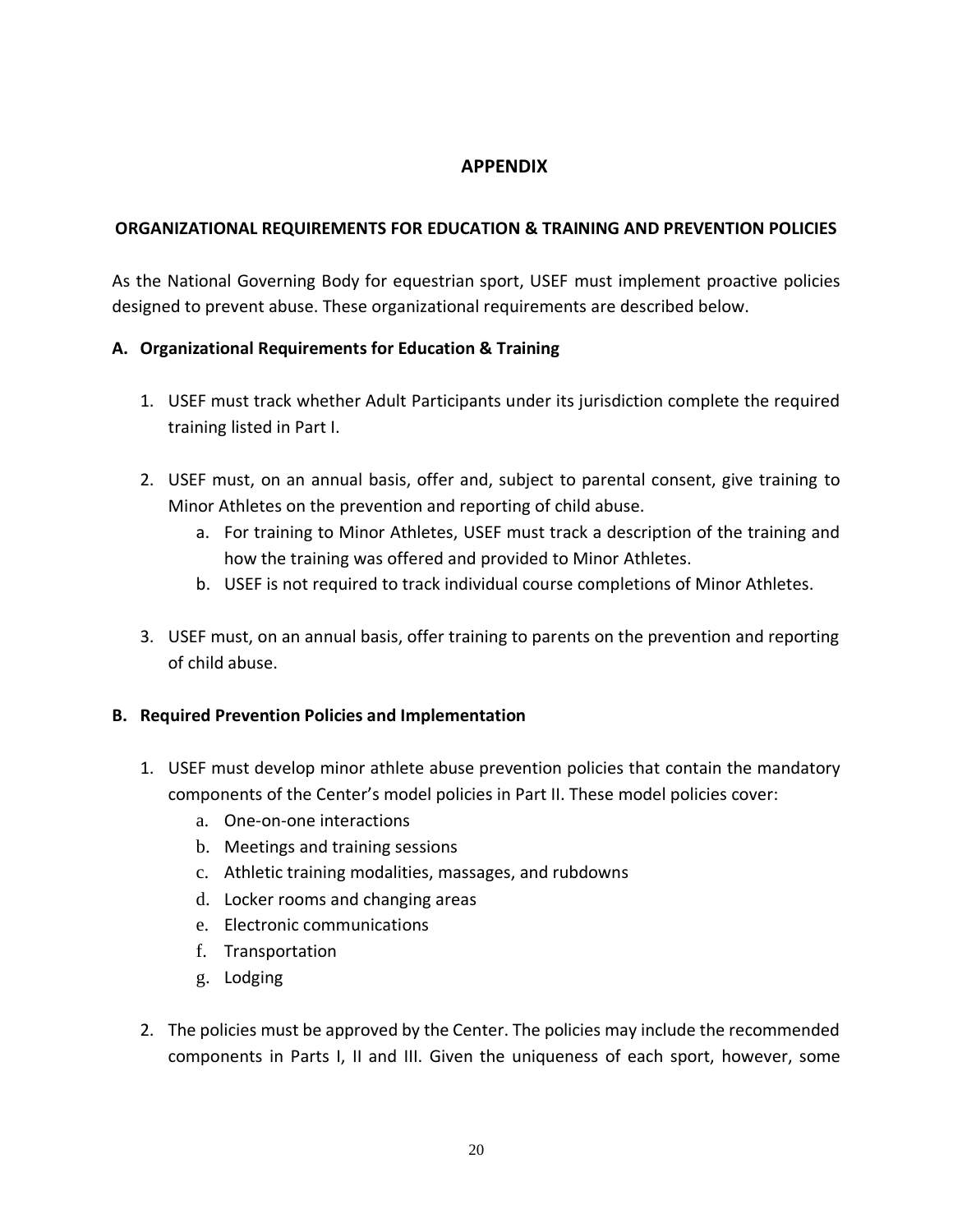recommended components or policies may not be feasible or appropriate. USEF may choose to implement stricter standards than the model policies.

- 3. USEF must also require that its Recognized Affiliates to implement these policies within their organizations.
- 4. USEF must implement these policies for all In-Program Contact.
	- a. At sanctioned events and facilities partially or fully under its jurisdiction, the organization must take steps to ensure the policies are implemented and followed.
	- b. For In-Program Contact that occurs outside USEF's sanctioned event or facilities, implementing these policies means:
		- i. Communicating the policies to individuals under its jurisdiction;
		- ii. Establishing a reporting mechanism for violations of the policies;
		- iii. Investigating and enforcing violations of the policies.
- 5. USEF must have a reporting mechanism to accept reports that an Adult Participant is violating USEF's minor athlete abuse prevention policies. USEF must appropriately investigate and resolve any reports received, unless the violation is reported to the Center and it exercises jurisdiction over the report. This requirement is in addition to requirements to report abuse under the SafeSport Code.

#### **C. Policy Approval and Submission Process**

- 1. USEF may adopt the MAAPP as-is or adapt it to fit their needs. Regardless, each Organization must submit their policies to the Center at [compliance@safesport.org](mailto:compliance@safesport.org) for review and approval by January 31, 2021. The Center will approve, approve with modifications, or deny the policies. If the Center denies the proposed policy, the mandatory components of Part III become the default policy until the Center approves the policy.
- 2. USEF has no Local Affiliated Associations (LAO) but if it does in the future, USEF must require their LAOs to incorporate the mandatory components of Part II. NGBs may require that their LAOs implement the NGB's policies, which may be more stringent than the policies in Part II.
- 3. USEF may, in its discretion, require its Recognized Affiliate to implement these policies.